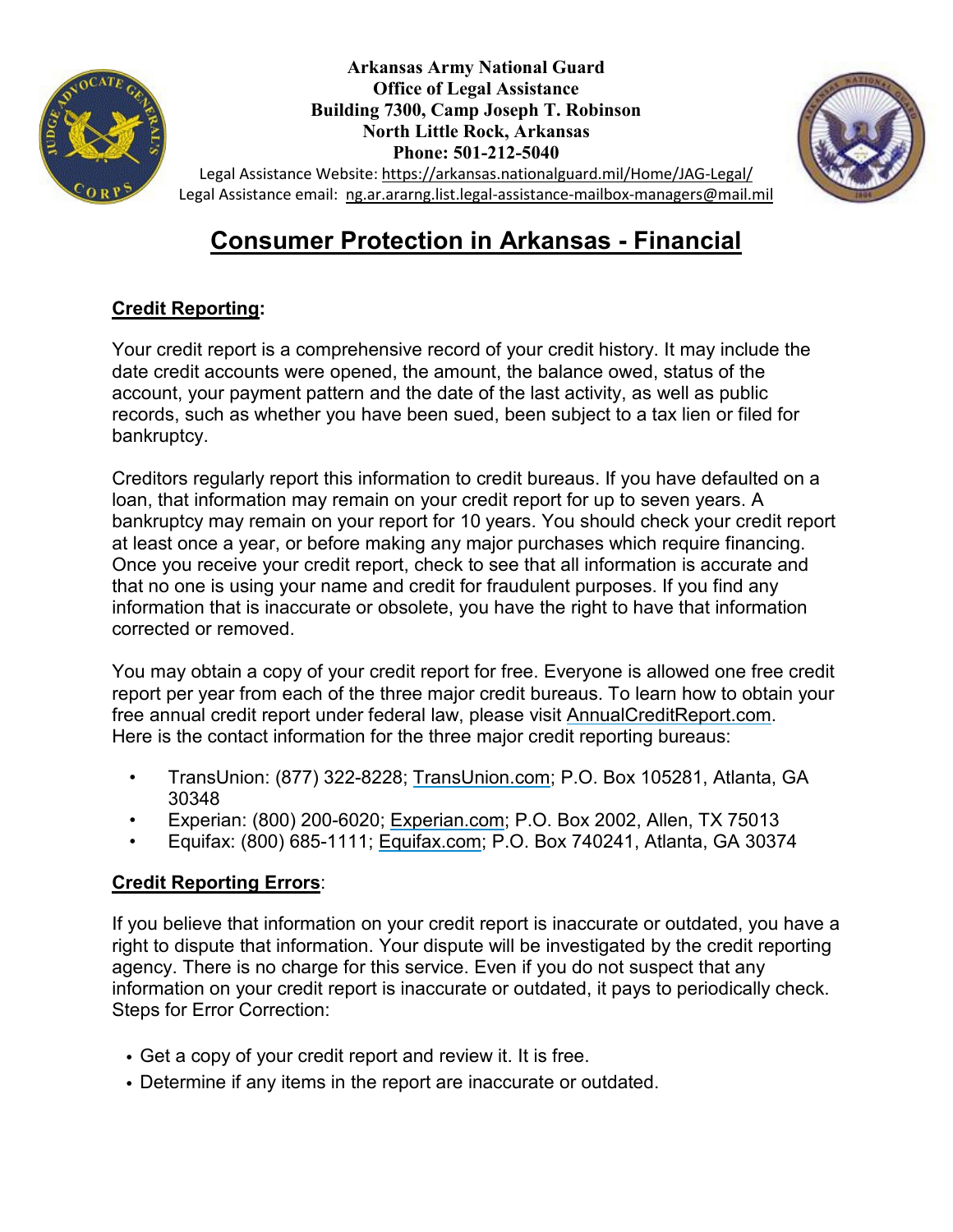



Legal Assistance Website:<https://arkansas.nationalguard.mil/Home/JAG-Legal/> Legal Assistance email: [ng.ar.ararng.list.legal-assistance-mailbox-managers@mail.mil](mailto:ng.ar.ararng.list.legal-assistance-mailbox-managers@mail.mil)

- Write to the creditor and all three major credit bureaus explaining the problem with the item.
- Send all letters by certified mail, return receipt requested and keep a copy of the letter and of any other documents you send.
- Keep all your original documents, especially receipts, sales slips and billing statements.
- Be persistent. It may take more than one letter to correct a credit problem.
- Within 30 days, the credit reporting agency must investigate your claim and update or delete any inaccurate item. The credit reporting agency must notify you that the investigation has been completed, as well as provide you with a revised report.
- In some cases, the reporting agency may maintain that the information is correct. If this happens, you are entitled to provide up to a 100-word statement explaining why you believe there is an error and that statement will be included in your future credit reports.

#### **Credit Repair Scams**:

A good credit report is one of the most important bargaining tools a consumer can possess. Yet, for a variety of reasons, some people develop a poor credit history. If so, they may become targets for con artists that prey on the consumer's desperate need for a good credit history by promising to restore their credit.

Many of these con artists call themselves credit repair companies and advertise that they are able to "Erase bad credit! 100% guaranteed" or provide a "Fast and easy way to get rid of bad credit history." They charge from \$50 to \$1,000, or more, to "fix" a credit report. Most of the time, companies will simply take your money and do little or nothing to actually repair your credit.

Realize that there are no easy or quick ways to repair negative, but accurate, credit history. Only time and diligent attention to prompt payment of credit balances can repair it. This is true even if past credit problems were due to illness or unemployment or some other factor beyond your control.

The Federal Credit Repair Organizations Act prevents a for-profit organization from charging or accepting upfront fees for "credit repair." The law also mandates that a credit repair organization give you a copy of your "Consumer Credit File Rights Under State and Federal Law."

Organizations are prohibited from making false claims or promises about their services, charging before the promised services have been completed and performing any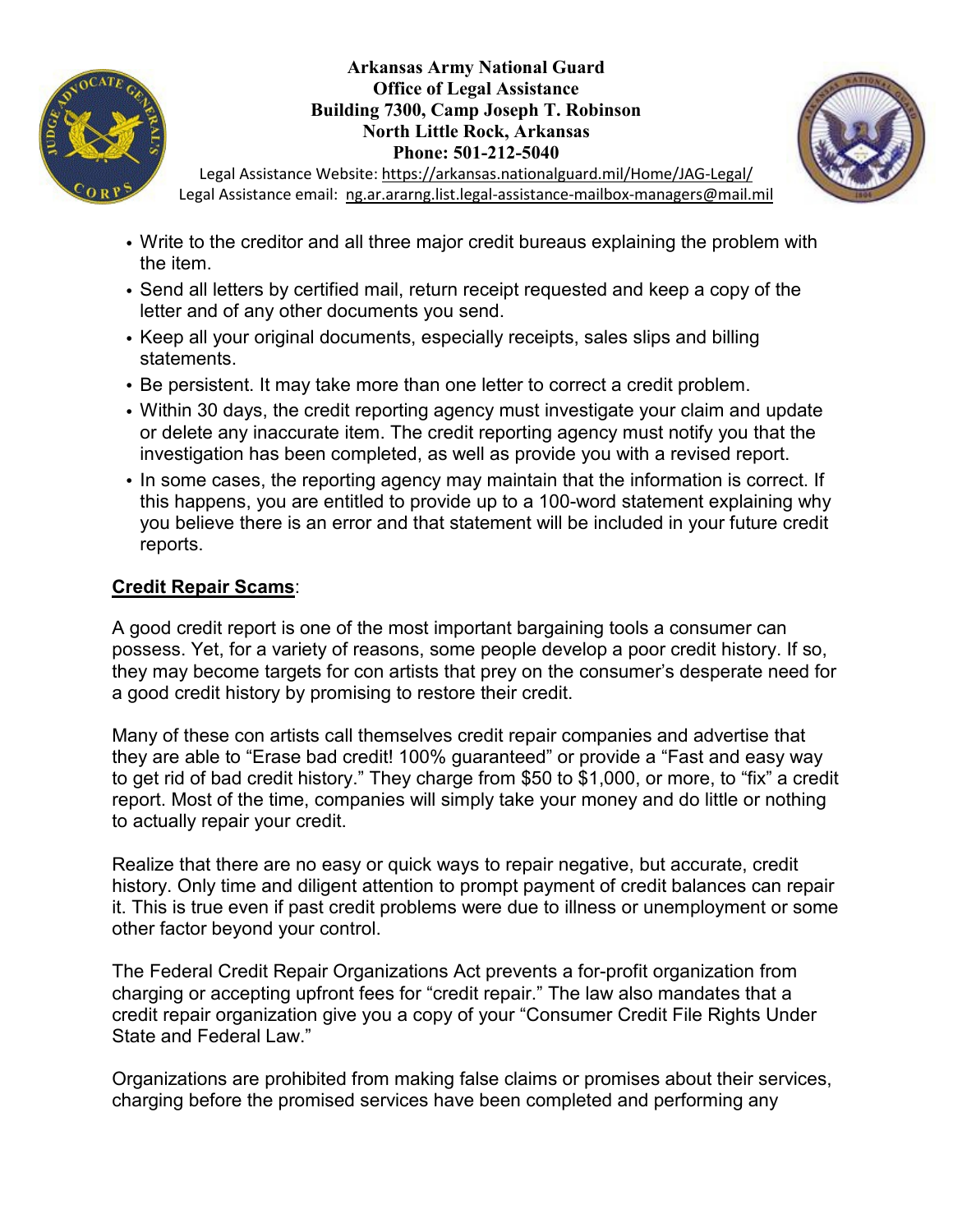



Legal Assistance Website:<https://arkansas.nationalguard.mil/Home/JAG-Legal/> Legal Assistance email: [ng.ar.ararng.list.legal-assistance-mailbox-managers@mail.mil](mailto:ng.ar.ararng.list.legal-assistance-mailbox-managers@mail.mil)

services until you sign a written contract and have completed a three-day waiting period. During this time, you can cancel the contract without paying any fees. Ultimately, anything a credit repair organization can do for you legally, you can do for yourself at little or no cost.

## **Credit Cards**:

Credit cards are nothing more than pre-approved loans. When you charge something on a credit card, the bank issuing the card lends you the amount of the charge and you repay the loan as you have promised in the agreement you signed to open the account. Credit cards are not free, the more you spend on interest and fees, the less you have to buy the things you want and need. Credit cards may also have cash-advance fees, and late payments will incur additional fees.

Credit cards offer the convenience of a revolving line of credit, with applicable interest charges. Shop for the lowest interest rate. Some credit cards are offered with interest rates as high as 30 percent or more. If you do not promptly pay the full balance when using such a credit card, the interest charges you will incur will continue to increase. Some credit cards are initially offered with an attractive interest rate that is only an "introductory" rate, and the interest rate increases significantly after a short period of time. If you maintain a balance, you will get stuck with high interest costs. Some credit cards charge annual fees as much as \$100 or greater.

## **Tips**:

- It is best to pay off your balance every month. If you do not, you will be paying interest on any remaining balance which will greatly increase the effective cost of the items you have purchased with the card.
- Do not get hooked on minimum payments. It will cost you more and take you longer to retire debt.
- Avoid late payment penalties by always paying at least the minimum balance on time.
- Open monthly statements promptly and compare them to your receipts. Report mistakes or discrepancies as soon as possible to the address listed on your statement. Under federal law, the card issuer must investigate errors if you report them within 60 days of the date the statement was mailed.
- Keep a record of your account numbers, expiration dates and telephone numbers of each card issuer so you can quickly report a loss.

## **Illegal Payday Lending**: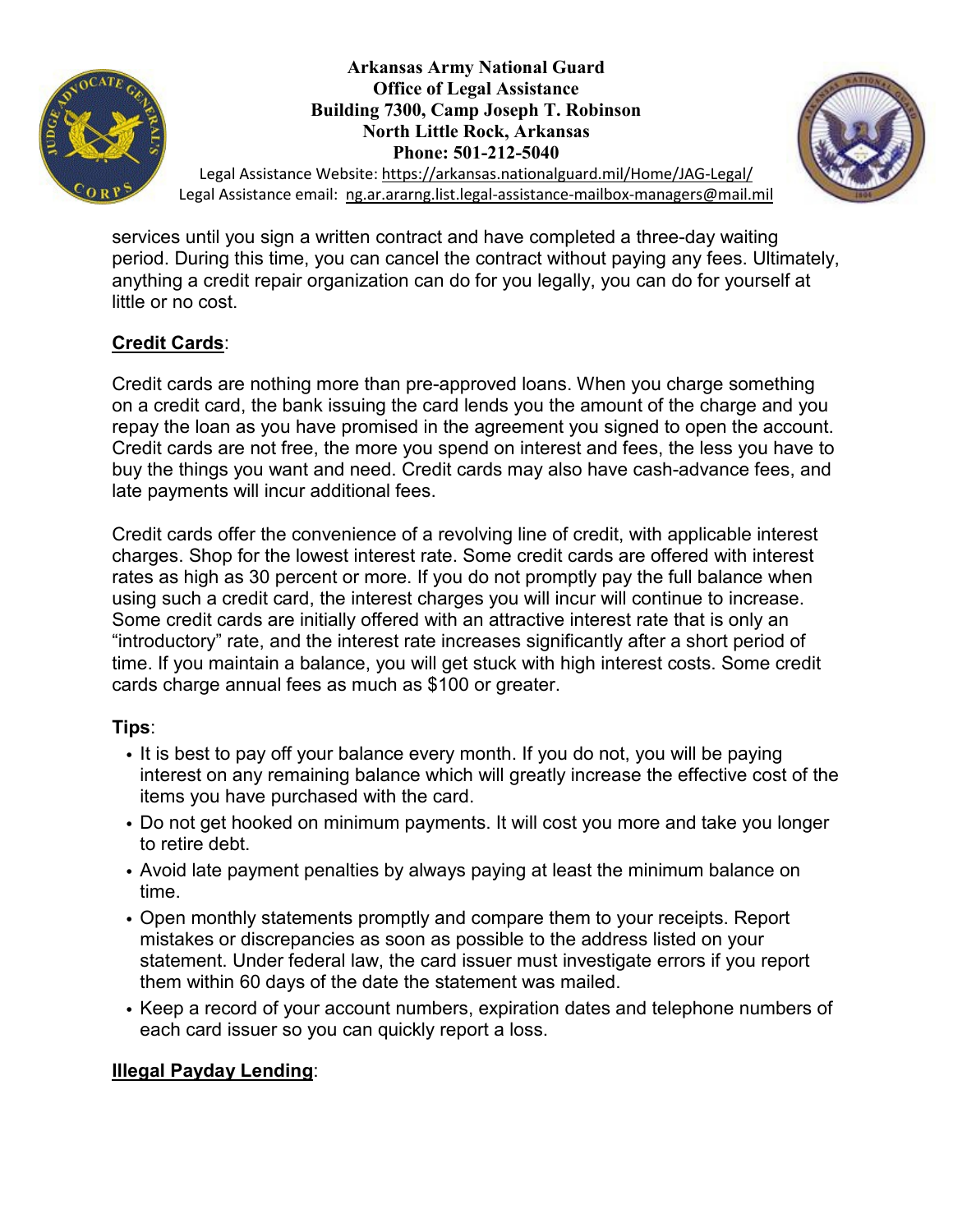



Legal Assistance Website:<https://arkansas.nationalguard.mil/Home/JAG-Legal/> Legal Assistance email: [ng.ar.ararng.list.legal-assistance-mailbox-managers@mail.mil](mailto:ng.ar.ararng.list.legal-assistance-mailbox-managers@mail.mil)

Since 2008, the Attorney General's office has worked to eliminate all forms of payday lending in Arkansas. Payday lending is the practice of extending short-term loans at high annual percentage rates. It also includes so-called "installment" loans with longer terms, which carry high interest rates. Though all storefront payday loan operations in Arkansas have been shut down, these usurious loans are still available on the internet. Most online payday lenders have "roll-over" provisions that direct most, if not all, of a debtor's payments toward loan fees without reducing the amount borrowed. Payday loans usually have: triple-digit interest rates or high fees, even if the fees are not called "interest," short terms with payment due within a month, and direct access to your bank account via check or electronic access.

#### **Check Cashing**:

Consumers without bank accounts may find it necessary to use a check casher to cash a third-party check, such as a payroll check or Social Security check. It is important to shop around for the best price. Check cashing fees can make the cost of accessing your money higher than it should be. Make sure the check casher discloses its fees to you before you do business with them. Also, some retailers in your area may be willing to cash your check for a fee which is much lower than the fees usually charged by a check casher. Check with them first before you consider using a check casher.

## **Taxes**:

Filing your tax return is not optional. While many people choose to prepare their own taxes, others seek the assistance of a tax preparation service. Before using a tax preparer:

- Compare the prices and fees of multiple preparers. Prices can vary significantly.
- Check to see if you are eligible for one of the free options.
- Check the qualifications and reputation of the person handling your personal information.
- Ask whether your tax preparer is open throughout the year in case you or the IRS have follow-up questions.

## **Free Tax Preparation**:

Many Arkansans can utilize the IRS's Free File program. This web-based program is a free federal tax preparation and electronic filing program for the approximately 70% of taxpayers who earn less than \$60,000 in annual adjusted gross income. Eligible consumers can go to IRS.gov and choose from multiple private companies that will file federal returns at no charge. If you cannot afford to pay for tax preparation assistance,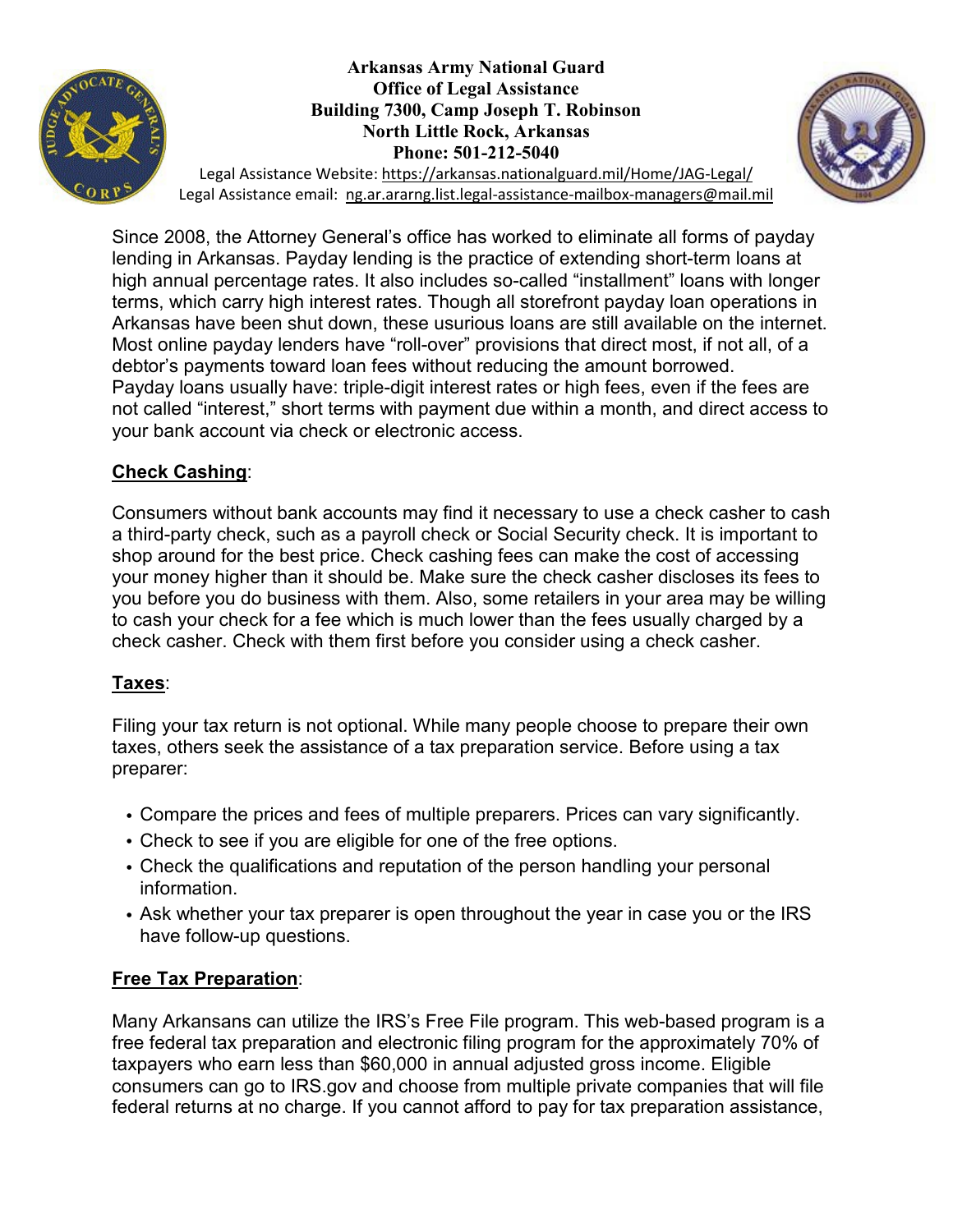



Legal Assistance Website:<https://arkansas.nationalguard.mil/Home/JAG-Legal/> Legal Assistance email: [ng.ar.ararng.list.legal-assistance-mailbox-managers@mail.mil](mailto:ng.ar.ararng.list.legal-assistance-mailbox-managers@mail.mil)

you may also be eligible to receive free help through the Volunteer Income Tax Assistance Program (VITA). Consumers can call (800) 829-1040 for information about VITA volunteer locations near them. Additionally, seniors can contact AARP at (888) 227-7669 to find the nearest TCE Tax-Aide site.

#### **IRS Scams**:

A number of Arkansans have reported telephone calls from purported Internal Revenue Service (IRS) agents demanding the consumer pay back taxes immediately to avoid being arrested. These con artists sometimes alter the display of your caller ID to make the call seem more legitimate. Beware as these calls can sound authentic and convincing. Remember that no government entity, including the IRS, will ask for your personal financial information through an unsolicited phone call or email. Consumers should know the IRS will not do the following:

- Contact you in regards to payment or taxes without having mailed a letter to you first.
- Demand payment on taxes without allowing opportunity for question or appeal.
- Require a specific method of payment for taxes, such as a prepaid debit card or a wire transfer.
- Ask for credit or debit card numbers over the phone.
- Threaten to contact local police or other law enforcement to have you arrested for the absence of payment.

What should I do if I receive a bogus IRS call? Helpful options are as follows:

- Contact the IRS at (800) 829-1040.
- Report the call to the U.S. Treasury's Inspector General for Tax Administration at (800) 366-4484.
- Report the call to the Federal Trade Commission at FTC.gov.

## **Disclaimer**

Any decision to consult with or be represented by a lawyer on this list is solely that of the client, and clients are free to retain any lawyer. Any opinion(s) expressed about a particular lawyer on this list is a personal opinion, not an official opinion, and in no way reflects the position of the Arkansas National Guard, the State of Arkansas, or the U.S. Army (AR 27-3(9)-(10)).